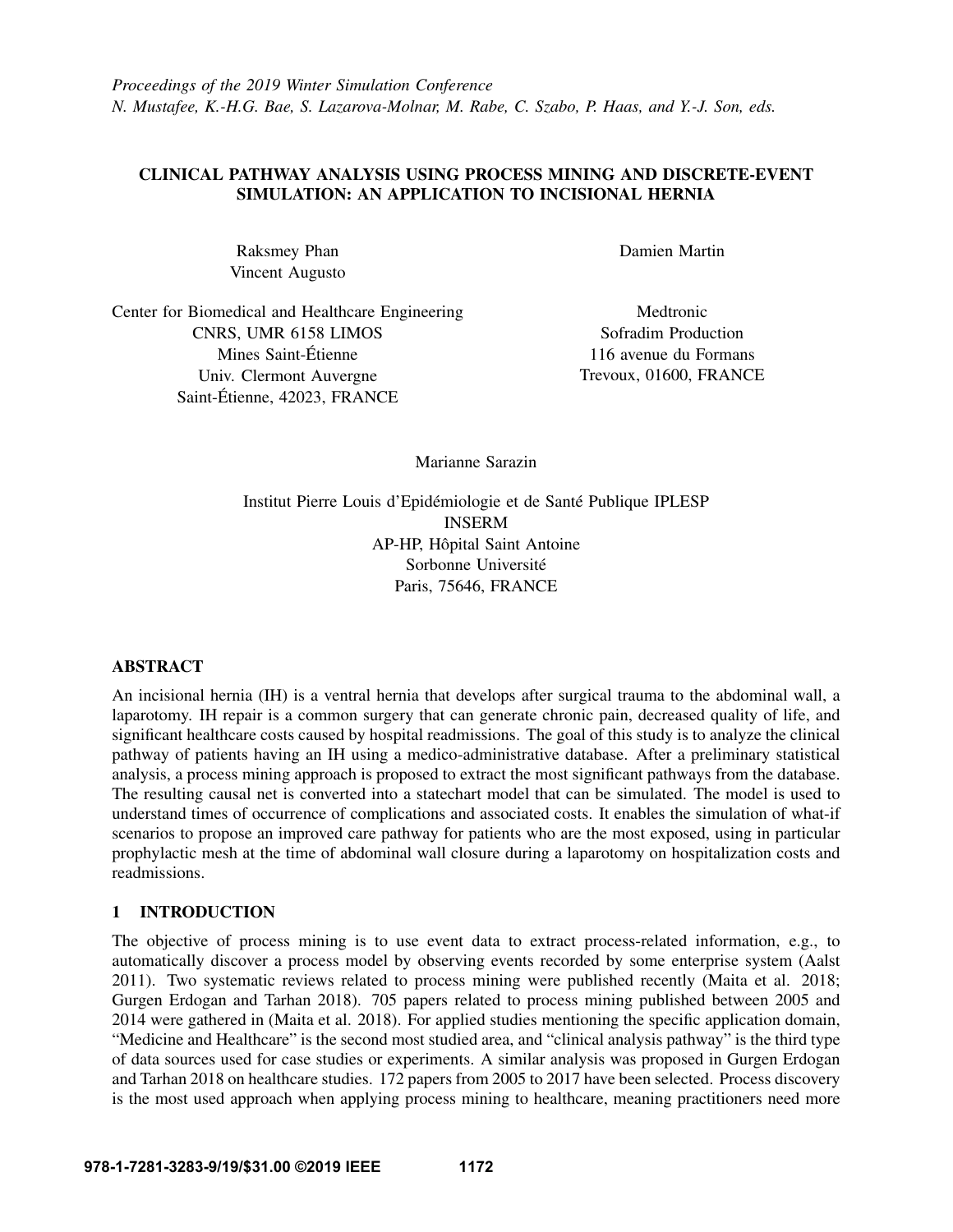knowledge about clinical pathways. It is considered as the most important activity of process mining applied on healthcare. However, there are more studies about "Healthcare process" (93) than "Clinical pathway" (59) meaning organizational problems are still more studied.

Process mining can be combined with discrete optimization [\(Prodel et al. 2015\)](#page-10-3) and Monte-Carlo simulation [\(Augusto et al. 2016\)](#page-10-4) to evaluate the performances of new health policies or strategies. In [Prodel](#page-10-5) [et al. 2018,](#page-10-5) a mathematical formulation of the problem has been presented, along with a Tabu Search optimization process to mine the best process model. To reduce the computational time for large-scale data sets, a Monte Carlo sampling method is used. The ICD-10 codes (International Classification of Diseases, 10th revision) has been used for node labeling. In our paper we use a similar approach to mine clinical processes. In [Augusto et al. 2016](#page-10-4) Monte-Carlo simulation has been used to estimate the impact of new policies regarding medical implants reimbursement. However evaluation and comparison of different clinical pathways with new surgical practices has not been studied.

A case study using both process mining and simulation in health-care is also proposed in [Zhou et al.](#page-11-0) [2014.](#page-11-0) They used the fuzzy miner algorithm for process discovery (Günther and van der Aalst 2007). They specifically studied the pathway of patients during a single hospital stay, starting from the admission to the release. In our paper, we focus on a macroscopic clinical pathway which can last several years from the first hospital stay to the most recent one.

#### 2 CASE STUDY AND SCIENTIFIC CONTRIBUTIONS

#### 2.1 Case study

A hernia is a protrusion of tissue or part of an organ through bone, muscular tissue or membrane. More precisely, an incisional hernia (IH) is a ventral hernia that develops after surgical trauma to the abdominal wall, including recurrences after repair of primary ventral hernias. IH repair is a common surgery that can generate chronic pain, decreased quality of life, and significant healthcare costs caused by readmissions. The laparotomy surgeries that may lead to IH are mainly colorectal surgeries, bariatric surgeries, abdominal aortic aneurysm and gynecoligic surgeries. Comorbidities like diabetes, obesity, hypertension and Chronic Obstructive Pulmonary Disease (COPD) have been identified as main risk factors.

Among patients having a laparotomy, 10% to 25% will develop an incisional hernia [\(Deerenberg 2017\)](#page-10-7). The ratio can be even higher, depending on the type of surgery, risk factors, suture material and surgical technique. The reported incidence is determined by several factors: (i) patient population, (ii) type of abdominal wall incision, (iii) length of follow-up, and (iv) method of IH diagnosis [\(Muysoms et al. 2015\)](#page-10-8). For example, a midline incision due to an abdominal cancer operation is strongly associated with hernia formation, IH occurred for 41% of patients [\(Baucom et al. 2016\)](#page-10-9).

However even small incisions due to a laparoscopic surgery can generate IH. The incidence of IH after midline and off-midline incisions in patients undergoing laparoscopic colorectal surgery showed that the pooled incidence of IH was 10.6% in midline, 3.7% in transverse, and 0.9% in Pfannenstiel incisions [\(Lee et al. 2017\)](#page-10-10). After an IH repair, the recurrence rate is above 33%, but with a re-surgery the rate is lower [\(Helgstrand et al. 2012\)](#page-10-11). A patient is also likely to have a surgical site occurrence like a surgical site infection (SSI) or a seroma. The risk of SSI depends of the type of IH repair, raising from 3.4% for a laparoscopic repair to 22.1% for an open IH repair [\(Kaafarani et al. 2010\)](#page-10-12), and factors like obesity, COPD or the porosity of the mesh have a significant impact [\(Sanchez et al. 2011\)](#page-10-13).

Decrease of quality of life of patients is not the only issue. Costs of IH repair are a burden from the societal point of view. The mean total cost for an IH repair was estimated to be 6,451 euro ranging from 4,731 euro to 10,107 euro for respectively unemployed and employed patients [\(Gillion et al. 2016\)](#page-10-14). Also higher costs occur when the IH appears within 1 year versus 3 years [\(Alli et al. 2018\)](#page-10-15).

Prophylactic mesh are promising implants that can be used during laparotomy to prevent IH [\(Hernando](#page-10-16) [et al. 2016\)](#page-10-16). Such medical act is safe and effectively prevents the development of IH for at least two years for abdominal aortic aneurysm [\(Muysoms et al. 2016\)](#page-10-17). It is even proposed as a standard of care for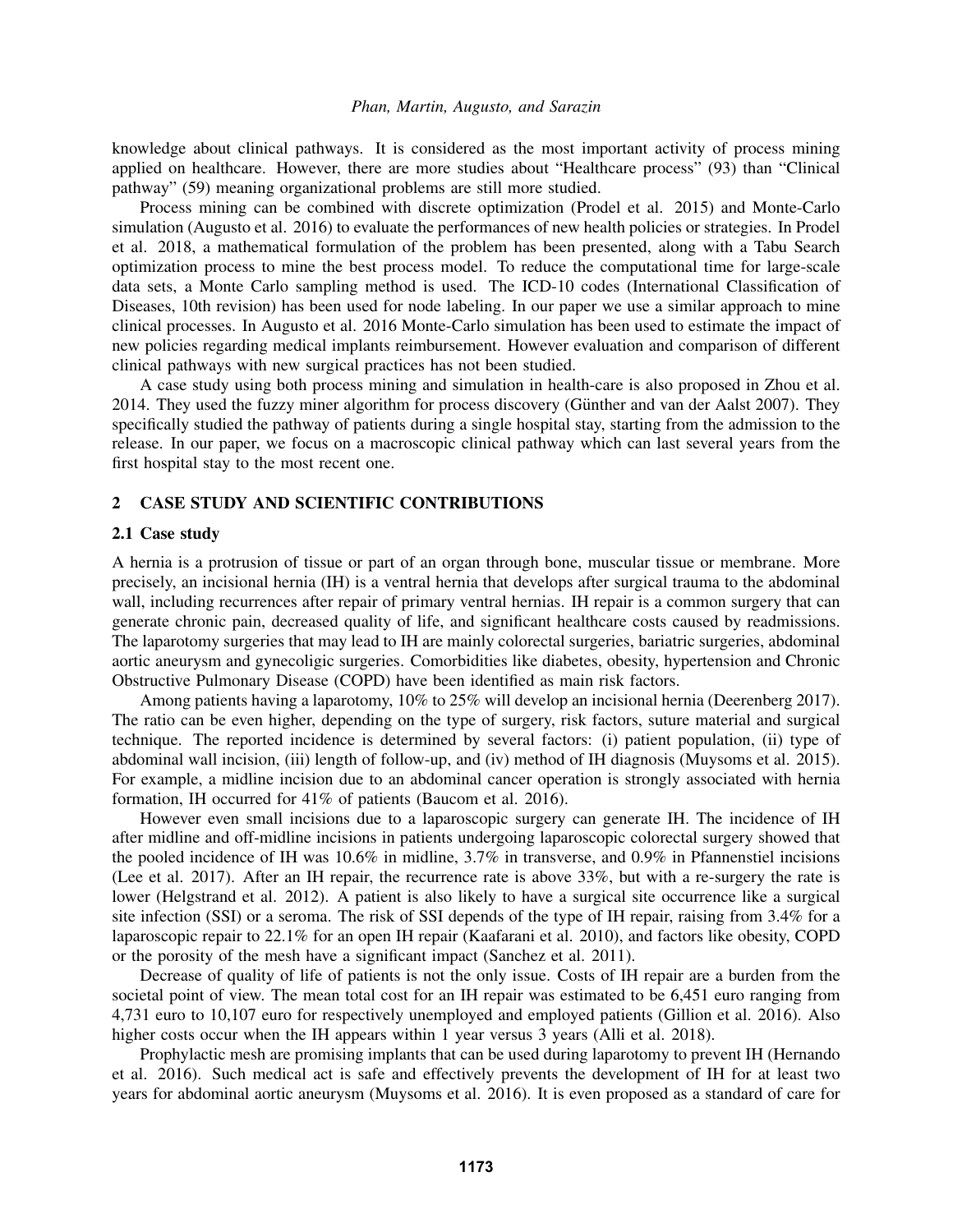patients at high risk [\(Muysoms and Dietz 2017\)](#page-10-18). However practitioners need guidelines to find out which patients should benefit such implant.

#### 2.2 Objectives and scientific contributions

The objective of this study is twofold:

- 1. Propose an analysis framework based on process mining and discrete-event simulation using medicoadministrative data to evaluate what-if scenarios of clinical pathways such as public health strategies.
- 2. Provide quantitative results on a case study related to IH patients clinical pathway.

The main scientific challenge of this study lies in the definition and development of the analysis framework, especially regarding the process mining causal net conversion into a discrete-event simulation model. From a medical point of view, what-if scenarios should be carefully tuned in order to get realistic results that can be used to develop new public health strategies such as new medical act reimbursement.

The remainder of this paper is organized as follows. A short literature review on clinical pathway modeling and simulation is presented in Section [1.](#page-0-0) The position of the problem is given in Section [3.](#page-2-0) A data description is provided in Section [4.](#page-3-0) The process mining approach is detailed in Section [5](#page-4-0) along with the discrete-event simulation model generation. Numerical results on the IH case study are given in Section [6.](#page-6-0) Conclusions and perspectives are discussed in Section [7.](#page-9-0)

## <span id="page-2-0"></span>3 OVERVIEW OF THE ANALYSIS FRAMEWORK

In this paper we intend to propose an analysis framework based on process mining and discrete-event simulation using medico-administrative data to evaluate what-if scenarios of clinical pathways such as public health strategies. Such framework will be evaluated on a case study related to incisional hernia.

Our methodology is illustrated in Figure [1.](#page-2-1) Data is collected from medico-administrative database, as presented in Section [4.](#page-3-0) Data Extraction (step 1) consists of querying the database. At this step, we also validate the cohort with health practitioners using statistical analysis. We then convert the original data into event logs in order to be able to apply process mining (step 2). In this second step, we use existing mining algorithms such as extensions of Fuzzy Miner (Günther and van der Aalst 2007) on which the Disco software is based. Finally, the model is converted again into a discrete-event simulation model in order to perform what-if scenarios simulations of new clinical pathway strategies (step 3).



<span id="page-2-1"></span>Figure 1: Global methodology.

The following sections of this paper present the medico-administrative data used for this study (Section [4\)](#page-3-0). Then the process mining approach and the simulation model generation are described in Section [5.](#page-4-0) The performance of the approach is evaluated on a real case study related to clinical pathway of patients having incisional hernia in Section [6.](#page-6-0)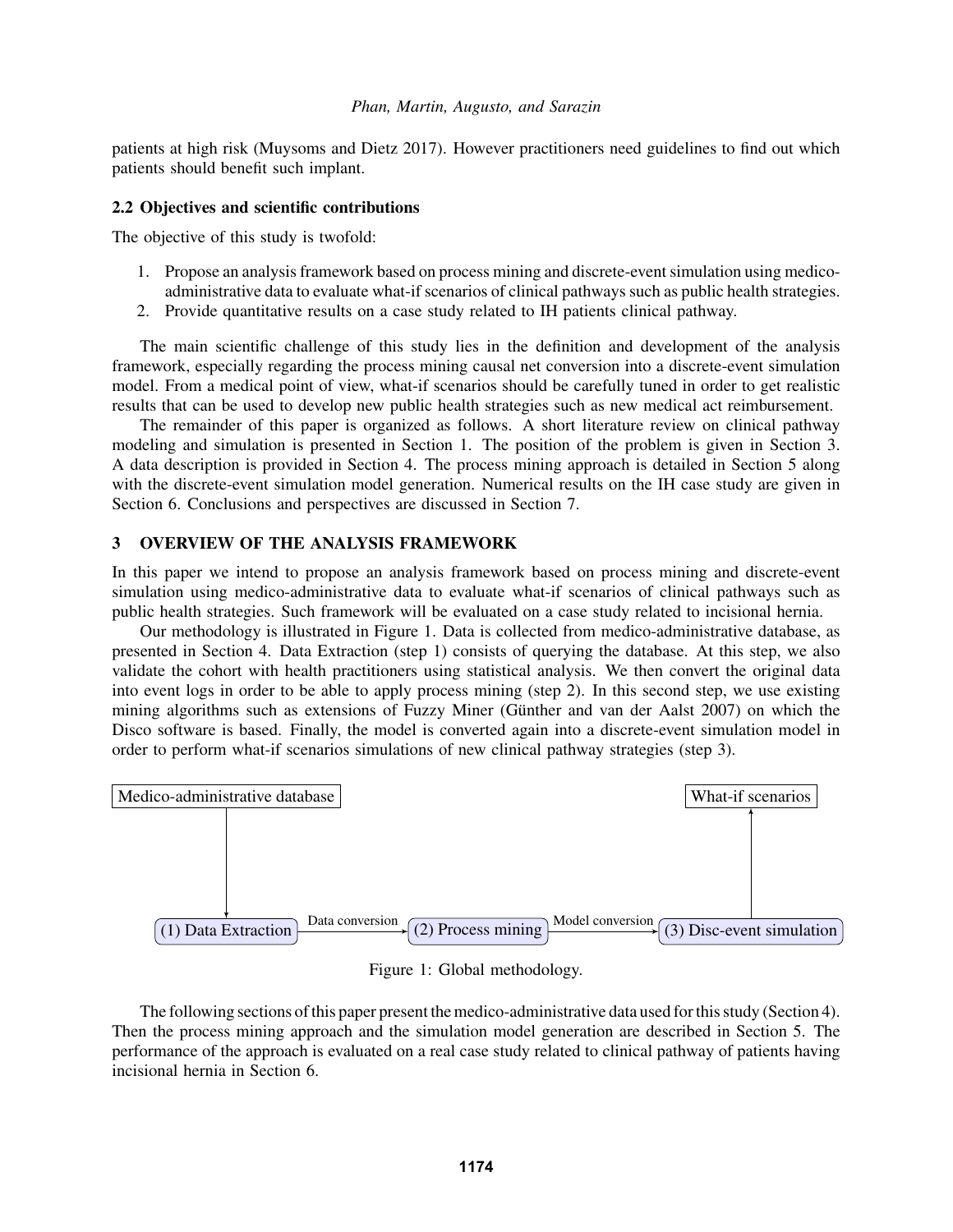### <span id="page-3-0"></span>4 DATA DESCRIPTION

Data is extracted from the French national hospital discharge database (PMSI: "Programme de Medicalisation ´ des Systèmes d'Information") using the International Classification of Diseases (ICD-10) and the French classification called "Common Classification of Medical Acts" (*Classification Commune des Actes Medicaux ´* in French, CCAM 2010). Surgeries done by laparotomy represent 431,719 patients in 2010. There are 71% of females and the average age is 42, due to the high number of caesarean section into this population. Among these patients, 22,088 (5%) have had a first incisional hernia (IH) in the following years. Patients having at least one IH are around 6[2](#page-3-1) years old and are in majority women (55%). Figure 2 summarizes this first statistical analysis.



<span id="page-3-1"></span>Figure 2: Extraction of 22,088 patients with IH from 431,719 patients with laparotomy.

According to the ICD-10, there are about 556 codes related to the laparotomy surgical operations. In this paper we focus only on laparotomies generating the highest volumes of IH according to two criteria.

- 1. The first criterion is the number of patients: we selected laparotopy surgeries performed on at least 100 patients. Such selection allows to avoid irrelevant surgeries for this study.
- 2. The second criterion is the rate of IH: we decided to select only laparotomy surgeries that lead to at least 10% of occurrence rate of IH; such decision allows to avoid surgeries representing a high number of patients but with a low incidence rate of IH. For example, surgeries like "Scheduled cesarean section by laparotomy" having 59,000 patients with an IH occurrence rate of only 0.9% are put aside.

As such, all the following statistics and analysis will be more accurate and not diluted. With this selection the number of studied laparotomy codes has been reduced to 65 (*top-65*). This *top-65* represents 71,863 patients with an average rate of incisional hernia in the next 5 years of 17%.

Patients having an IH are twice more likely to have at least one comorbidity factor in comparison to someone without an IH. On the *top-65*, a study of the impact of the 4 selected comorbidity factors has been done: Chronic Obstructive Pulmonary Diseases (COPD), Diabetes, Hypertension and Obesity. Results are displayed in Table [1.](#page-4-1) It shows that patients with at least one of those comorbidities are more likely to have IH in the next 5 years (obesity seems to be the most impactful factor).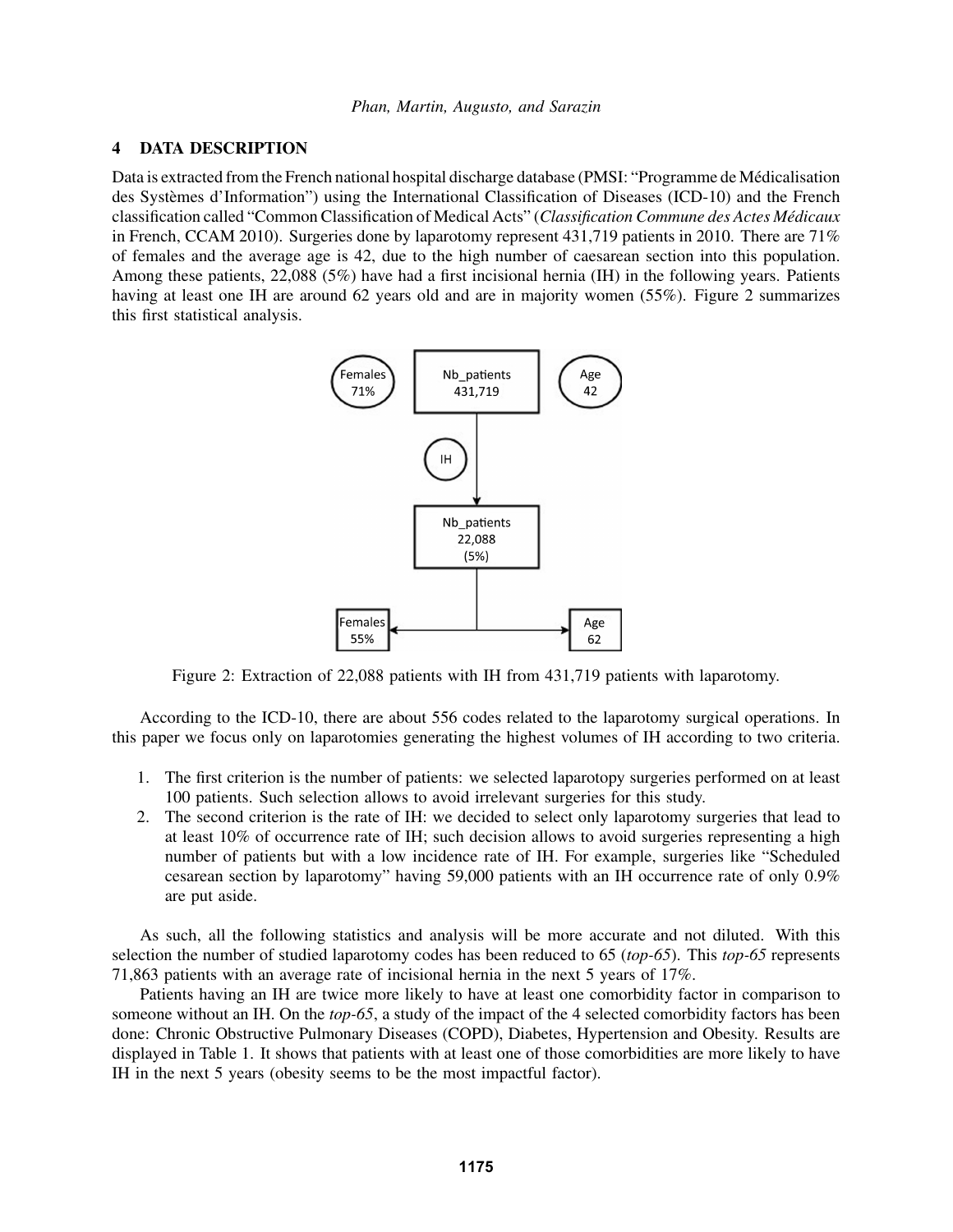| Factor                   | <b>COPD</b> |        | <b>Diabetes</b>                                 |     | Hypertension |                 | Obesity |        |
|--------------------------|-------------|--------|-------------------------------------------------|-----|--------------|-----------------|---------|--------|
|                          | no          | ves    | no                                              | ves | no           | ves             | no      | ves    |
| #patients $\vert$ 67,131 |             | 4,732  | $\begin{bmatrix} 61,386 & 10,477 \end{bmatrix}$ |     | 41,287       | $30,576$ 63,131 |         | 8,732  |
| IH_rate                  | 16%         | $20\%$ | 16%                                             | 19% | 15%          | 19 $%$          | 15%     | $31\%$ |

<span id="page-4-1"></span>Table 1: Rate of incisional hernia dependent on comorbidities.

# <span id="page-4-0"></span>5 CLINICAL PATHWAY PROCESS MINING AND SIMULATION

This section introduces the process mining approach used in this paper. The process model and the pre-processing data step will be presented. The readers are referred to [Aalst 2011,](#page-10-0) Günther 2009 and [Augusto](#page-10-4) [et al. 2016](#page-10-4) for more details on the basics of process mining including formal definitions of concepts of events, traces, and logs.

# 5.1 Data conversion for process mining

A data conversion procedure is necessary before applying process mining to medico-administrative data. The objective of this procedure is to obtain an event log, the basic material to apply any process mining algorithm. Contrary to [Augusto et al. 2016](#page-10-4) where event labels are Diagnosis Related Groups (DRG), important information to define nodes of our process model are contained in medical acts performed during a patient stay in the hospital. Thus we need to extract both Diagnosis Related Groups (DRG) that characterize a hospital stay, as well as medical acts performed during a hospital stay. To extract such information, we need to duplicate a hospital stay into several log entries.

Figure [3](#page-4-2) shows an example of this conversion step: for Patient A who had 3 medical acts during a hospital stay labeled "IH", we generate 3 events in the log.

| Patient id<br>Date |            | <b>DRG</b>         |                                  | Medical acts                                            |                          |  |
|--------------------|------------|--------------------|----------------------------------|---------------------------------------------------------|--------------------------|--|
| Patient A          |            | IH<br>Date of stay |                                  | Incisional hernia repair; Mesh ablation; Blood infusion |                          |  |
|                    |            |                    |                                  |                                                         |                          |  |
|                    | Patient id |                    | Date                             |                                                         | Event                    |  |
|                    | Patient A  |                    | Date of incisional hernia repair |                                                         | Incisional hernia repair |  |
|                    | Patient A  |                    | Date of mesh ablation            |                                                         | Mesh ablation            |  |
|                    | Patient A  |                    | Date of blood infusion           |                                                         | <b>Blood</b> infusion    |  |
|                    |            |                    |                                  |                                                         |                          |  |

<span id="page-4-2"></span>Figure 3: Conversion of a stay into 3 surgeries.

Then it is necessary to focus on one medical act that is *incisional hernia repair* in the clinical pathway of patients. It is the inclusion point of our patients and events before and after this central event should be distinguished. An example is proposed in Figure [4](#page-5-0) where a patient has a blood infusion before and after an incisional hernia that should be discriminated.

# 5.2 Process mining and event refinement

Using the converted data, we are able to apply any process mining algorithm. In our case we use  $Disco<sup>1</sup>$  $Disco<sup>1</sup>$  $Disco<sup>1</sup>$ , a process mining tool to generate graph in which each node contains the CCAM code of the surgery whereas the frequencies are displayed for each node and arc.

<span id="page-4-3"></span><sup>1</sup>Fluxicon - DISCOver your processes: <https://fluxicon.com/disco/>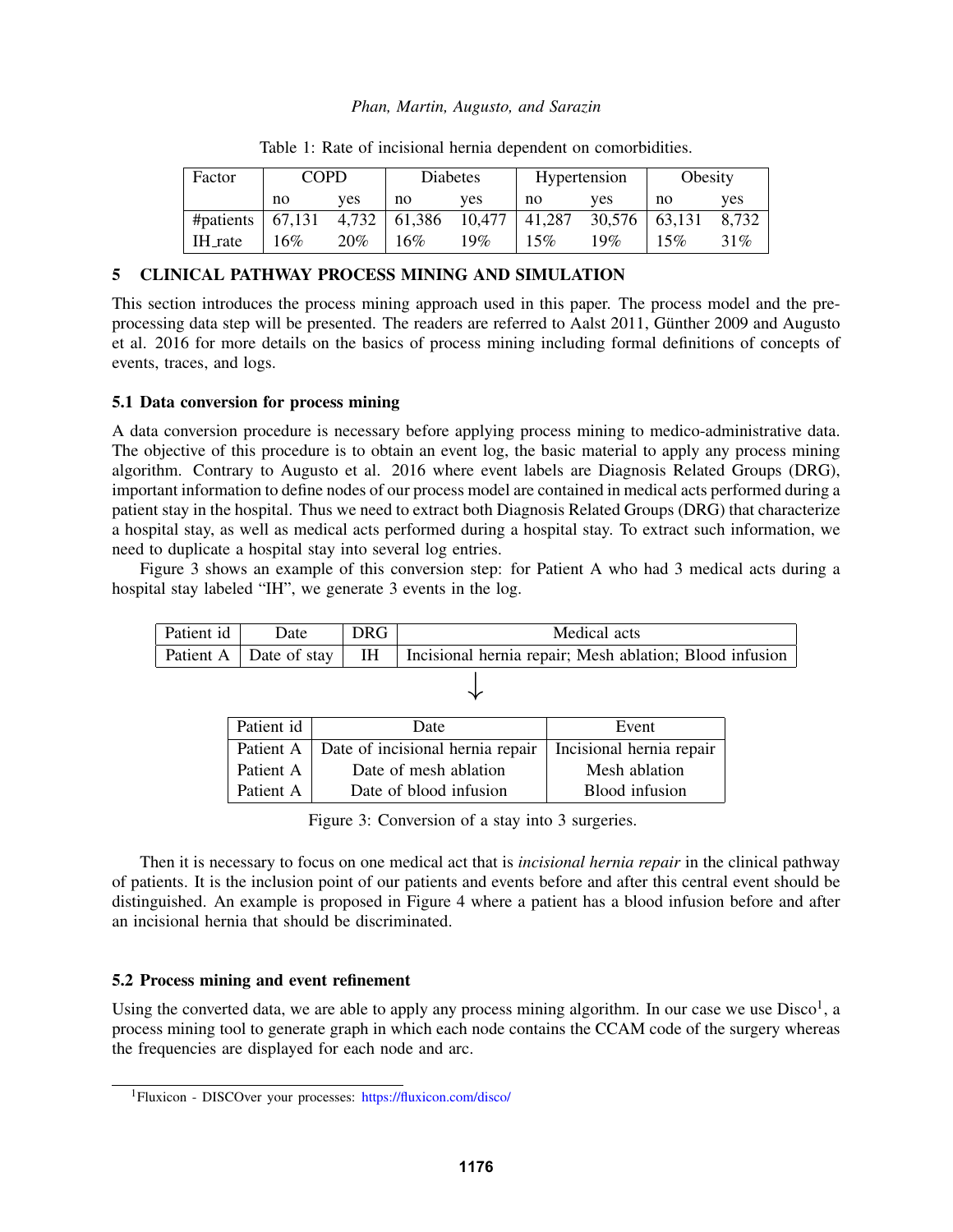| Patient id | Date                                         | Event                    |  |  |  |  |
|------------|----------------------------------------------|--------------------------|--|--|--|--|
| Patient A  | Date of blood infusion                       | Blood infusion           |  |  |  |  |
|            | Patient A   Date of incisional hernia repair | Incisional hernia repair |  |  |  |  |
| Patient A  | Date of blood infusion                       | Blood infusion           |  |  |  |  |
|            |                                              |                          |  |  |  |  |

| Patient id | Date                                                                    | Event                        |
|------------|-------------------------------------------------------------------------|------------------------------|
| Patient A  | Date of blood infusion                                                  | Blood infusion <i>before</i> |
|            | Patient A   Date of incisional hernia repair   Incisional hernia repair |                              |
| Patient A  | Date of blood infusion                                                  | Blood infusion after         |

<span id="page-5-0"></span>Figure 4: Disctinction between events before and after an IH.

The next step is to define medical acts that are relevant regarding incisional hernia occurrence analysis. For example it is not relevant to know that 2 months before a laparotomy a patient had an ossiculoplasty (an operation to repair, reconstruct and improve the movement of the tiny bones of hearing in the middle ear). Based on practitioners expertise, we focus only on the CCAM codes given by Table [2.](#page-5-1)

<span id="page-5-1"></span>Table 2: Incisional hernia repair codes in the CCAM.

| $CCAM-Code$ Description |                                                                                              |
|-------------------------|----------------------------------------------------------------------------------------------|
|                         | LMMA004 Cure of postoperative IH of the anterior abdominal wall $w$ mesh, by direct approach |
|                         | LMMA010 Cure of postoperative IH of the anterior abdominal wall w/o mesh, by direct approach |
|                         | LMMC015 Cure of postoperative IH of the anterior abdominal wall $w$ mesh, by laparoscopy     |

Due to space limitation, we focus in this paper on the analysis of three clinical pathways regarding IH recurrence and occurrence: (i) for general patients (Figure [5\)](#page-6-1), and (ii) for non-obese patients and for obese patients (Figure [6\)](#page-6-2).

# 5.3 Discrete-event simulation model generation

To generate the simulation model, we use a state chart conversion procedure as defined in [Augusto et al.](#page-10-4) [2016.](#page-10-4) This is a step by step conversion procedure in order to produce a simulation model using as input a causal net generated using a process mining approach such as Fuzzy Miner. The input material of our procedure is a process model. Such model is denoted Clinical Pathway State Chart and is defined as follows.

<span id="page-5-2"></span>Definition 1 (CP State Chart) A Clinical Pathway State Chart (CPSC) is a state chart *M* which underlying graph is a bigraph (bipartite graph) having the following properties:

- The two types of states of the bipartite graph are Care-states and Wait-states. By definition, two states of the same type cannot be linked by a transition.
- Each Wait-state has exactly one input transition and one output transition: the probability of activating the output transition of a Wait-state is always equal to 1.
- The sum of all probabilities of output transitions of a Care-state is equal to 1.

According to Definition [1,](#page-5-2) a Care-state may be followed by  $\{0; n\}$  Wait-state(s) whereas a Wait-state is always followed by exactly one Care-state: the probability of the transition between a Wait-state and a Care-state is equal to 1.

The resulting simulation model has been implemented using Anylogic and is illustrated in Figure [7.](#page-7-0) Parameters and scenarios are detailed in the following Section.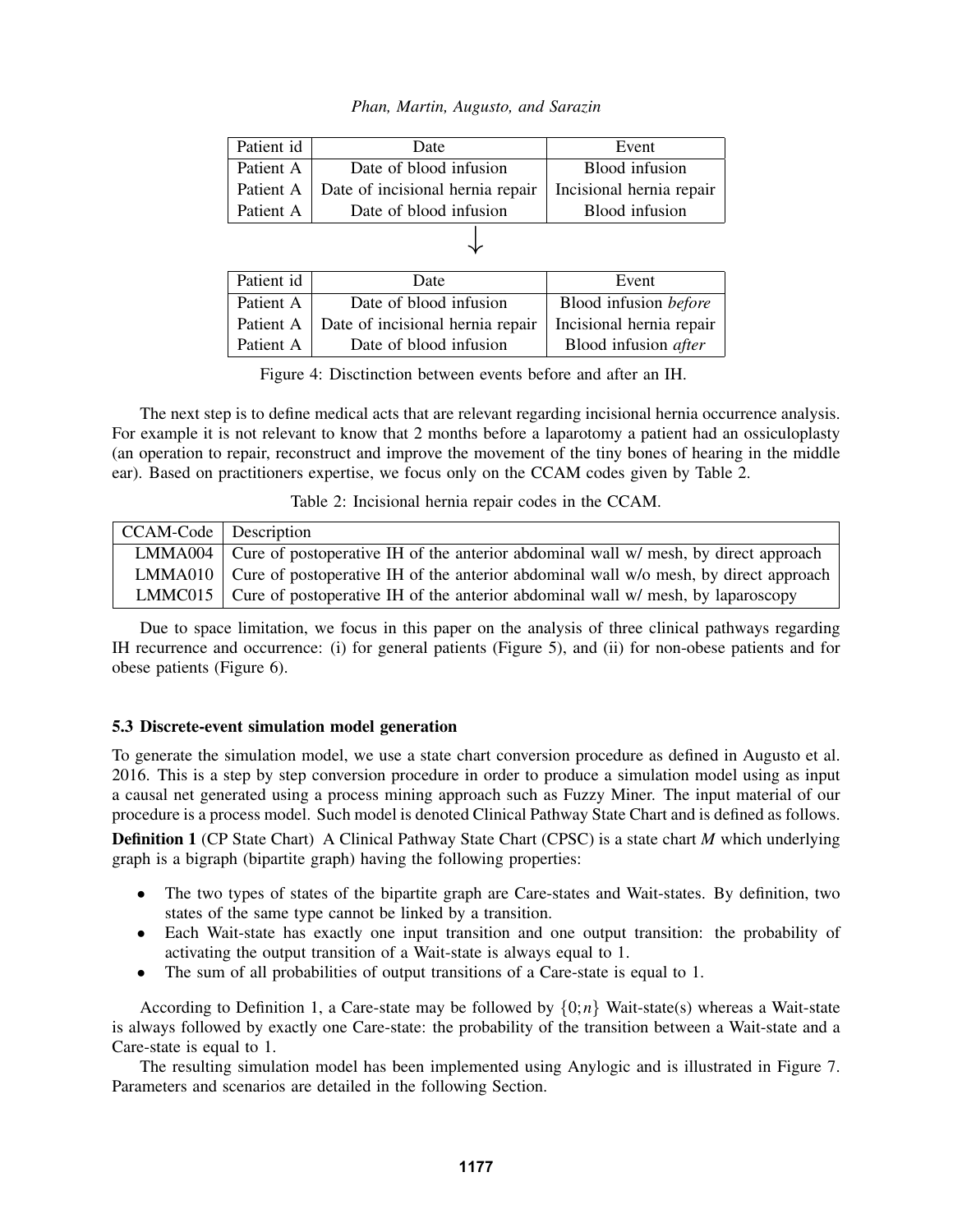

<span id="page-6-1"></span>Figure 5: Process mining on general patients population.



<span id="page-6-2"></span>Figure 6: Process mining on non obese (left) and obese (right) patients.

# <span id="page-6-0"></span>6 NUMERICAL RESULTS

The goal of the simulation is to evaluate the economic impact of using a prophylactic mesh after a laparotomy to prevent incisional hernia. Clinical studies are currently done and seem to be encouraging. In this paper we focus on the following questions:

- Does using a prophylactic mesh after a laparotomy shorten the clinical pathway of patients?
- Are hospitals and healthcare systems going to save money thanks to the use of a prophylactic mesh at the time of initial laparotomy closure?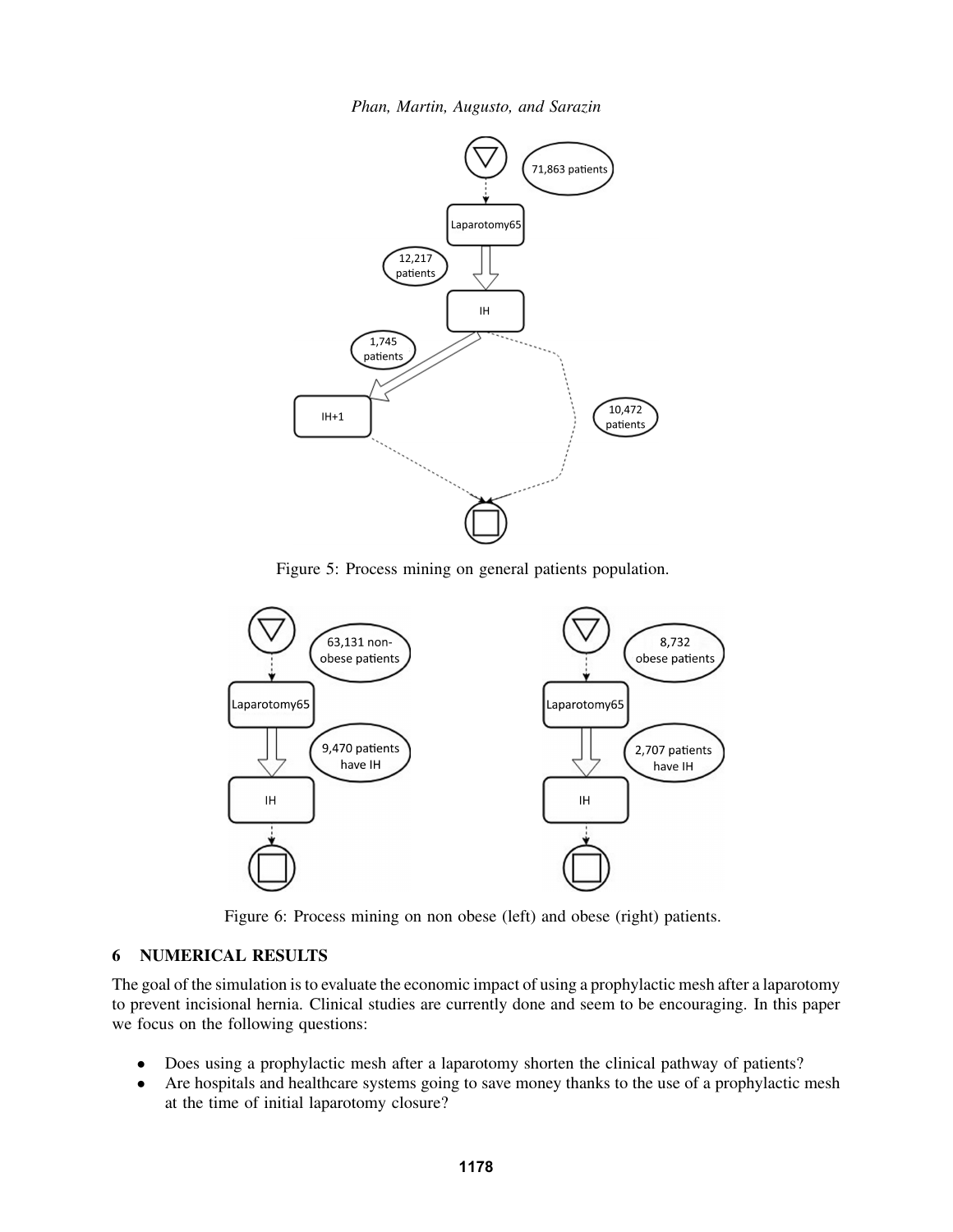



<span id="page-7-0"></span>Figure 7: Resulting simulation model.

### 6.1 Design of experiments

The simulation has been done with Anylogic simulation software. Below is shown a scheme of the simulation. It takes into account only patients with a laparotomy in the *top-65* of the previous data analysis. Possible events for those patients are:

- Use of a prophylactic mesh.
- Incisional hernia occurrence.
- Incisional hernia recurrence.

The simulation also takes into account the difference between obese and non-obese patients. The most critical post-operative complication, the risk of having a mesh ablation after the use of a prophylactic mesh and after an incisional hernia occurrence is also considered; note that other complications can occur after the use of mesh but the lack of information about these complications the associated costs in particular have limited our capacities to take them into consideration in this evaluation.

The two main key performance indicators are: (1) The average direct cost for one patient after the laparotomy until a potential incisional hernia recurrence; and (2) the average number of hospital stays for one patient after a laparotomy until a potential incisional hernia recurrence.

Figure [8](#page-8-0) summarizes the simulation scheme. We simulated 72,000 patients (from 2010) having a laparotomy among the *top-65*, with Mesh ablation rate of 3% and obesity rate of 13% (obtained from data analysis). We compare population with prophylactic mesh and without.

### 6.2 Data

Information used for these simulations come from previous data analysis and hospital reimbursement data. Only occurrence rates for population with prophylactic mesh are extracted from recent articles [\(Hernando](#page-10-16) [et al. 2016;](#page-10-16) [Muysoms et al. 2016;](#page-10-17) [Muysoms and Dietz 2017\)](#page-10-18). Table [3](#page-8-1) gives the incisional hernia occurence and recurrence rates for obese and non-obese patients dependent on whether they have (or not) a prophylactic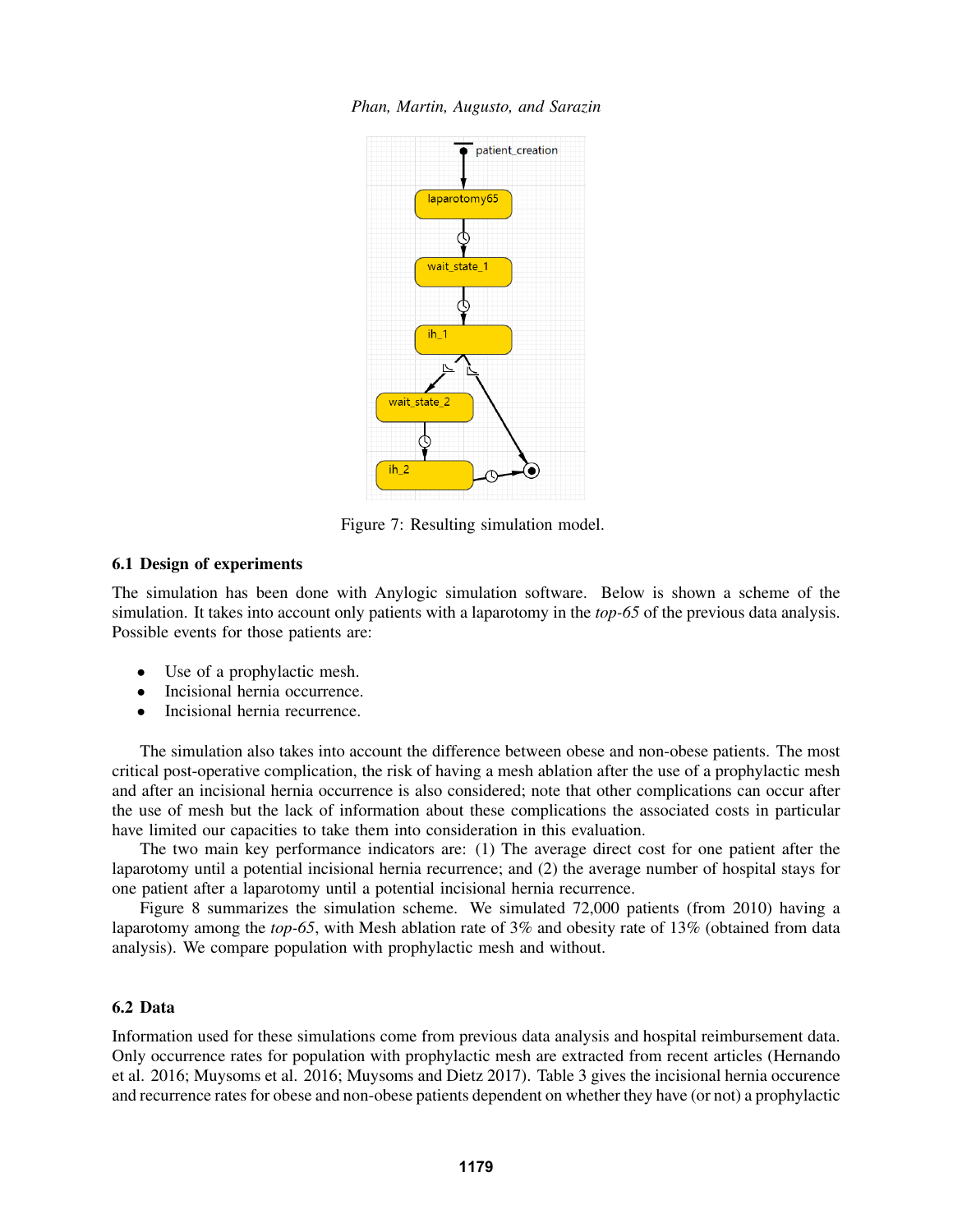

<span id="page-8-0"></span>Figure 8: Simulation scheme.

mesh. Of course, all patients that have incisional hernia recurrence also have a prophylactic mesh. We can notice that the occurrence rate for patients with prophylactic mesh is very small. Table [4](#page-8-2) gives the cost value for each type of surgical operation (incisional hernia repair, incisional recurrent hernia repair, prophylactic mesh and mesh ablation) dependent on patients with or without obesity. Note that the cost value for prophylactic mesh is given by Medtronic.

<span id="page-8-1"></span>Table 3: Incisional hernia rate depending on prophylactic mesh.

|                                | Occurrence |     | Recurrence |         |
|--------------------------------|------------|-----|------------|---------|
| Prophylactic mesh   No obesity | Obesity    |     | No obesity | Obesity |
| no                             | 15%        | 31% |            |         |
| ves                            | $3\%$      | 5%  | 13%        | 19%     |

Table 4: Surgical operation cost value depending on patients obesity.

<span id="page-8-2"></span>

|                                     | No obesity | Obesity            |
|-------------------------------------|------------|--------------------|
| Incisional hernia repair            |            | $1,972\in$ 10,894€ |
| Incisional hernia recurrence repair |            | $3,333\in$ 18,411€ |
| Prophylactic mesh                   | 200€       | $200 \in$          |
| Mesh ablation                       |            | $2,320\in$ 18,088€ |

## 6.3 Results

Simulations have been done to analyse results about general population, to compare obese and non-obese patients and to evaluate the total cost for each case. In the following, column "Prophylactic Mesh" presents the two scenarios: with and without mesh; column "#*stay*" gives the average number of times that patients come to the hospital for mesh ablation, incisional hernia occurrence or incisional hernia recurrence and thus should be as small as possible; and finally column "Cost by patient" gives the average cost value for each patient.

Table [5](#page-9-1) shows that for the general population, the number of stays is divided by 2.7 when comparing population without mesh to population with mesh. The average direct cost for each patient is also decreased by 45% by using a prophylactic mesh for every patient. These results show the importance to consider the use of prophylactic mesh on the general population.

Since obesity increases the risk of incisional hernia, Table [6](#page-9-2) gives results regarding the same analysis on obese and non-obese population. In this case, we consider that a non-obese patient is always associated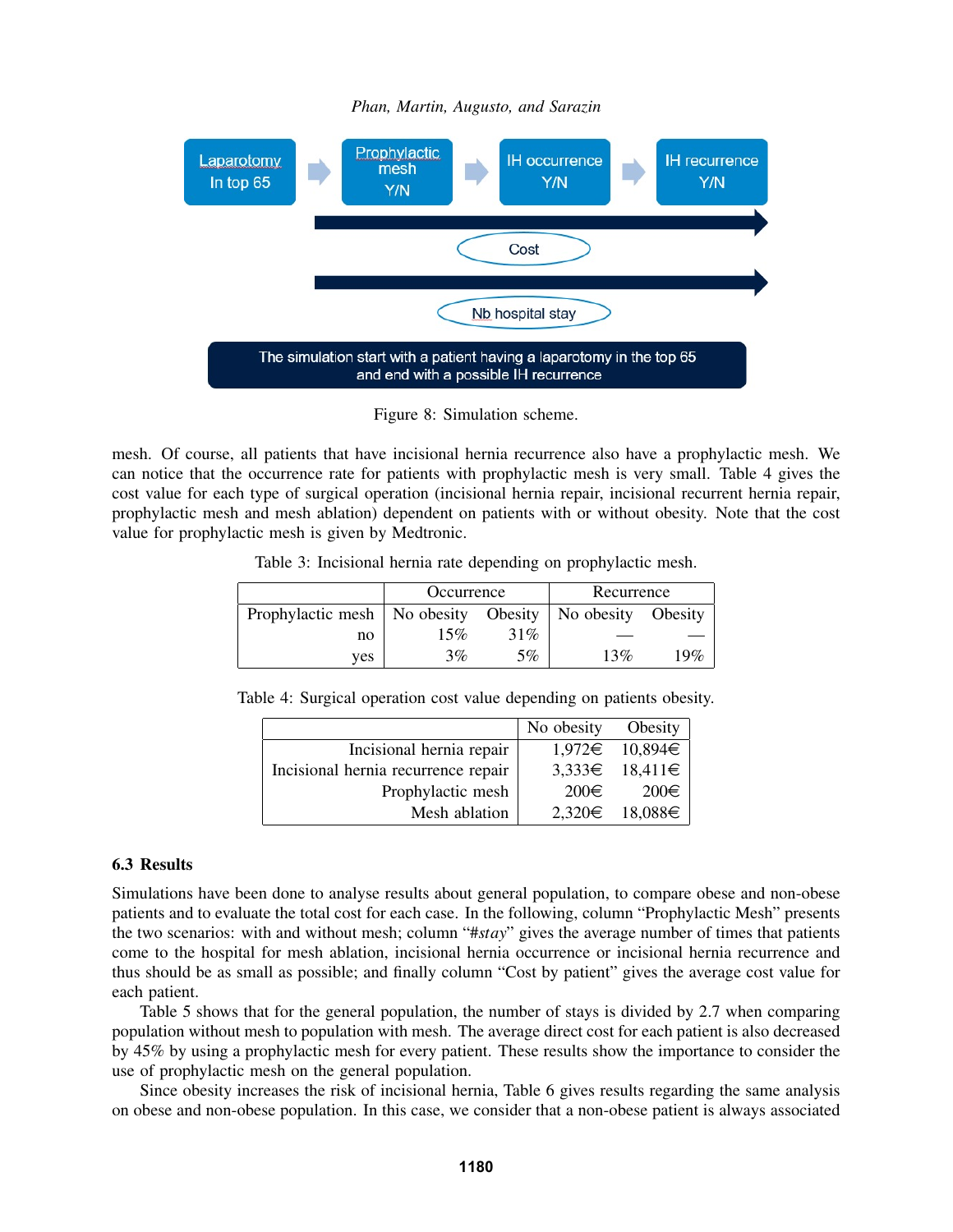<span id="page-9-1"></span>

| Prophylactic Mesh $\vert$ #stay Cost/patient $\vert$ |                        |           |
|------------------------------------------------------|------------------------|-----------|
|                                                      | $no$   0.2             | 926€      |
|                                                      | yes $\vert 0.07 \vert$ | $512 \in$ |

Table 5: Table of simulation for the General Population.

with the lowest cost at each stage of his medical pathway, whereas an obese patient is always associated with the highest cost at each stage of his medical pathway (note that the highest cost in the medical pathway is usually associated to morbidly obese patients). As it is shown in Table [6,](#page-9-2) for non-obese patients the use of a prophylactic mesh still decreases largely the average number of times that patients come to the hospital (#*stay*), even if the average cost value for each patient (Cost/patient) is similar. Regarding the obese population, the amount of stays (#*stay*) is divided by 4 when a prophylactic mesh is used and the average cost value is decreased by 65%. In addition to the previous analysis about general population, these results highlight the benefit of using prophylactic mesh for obese patients.

<span id="page-9-2"></span>Table 6: Number of stays and cost per patient.

|                                                      | Non-obese   |           |      | Obese              |
|------------------------------------------------------|-------------|-----------|------|--------------------|
| Prophylactic Mesh $\vert$ #stay Cost/patient $\vert$ |             |           |      | #stay Cost/patient |
|                                                      | $no$   0.17 | $369 \in$ | 0.38 | $4,621 \in$        |
| ves                                                  | 0.07        | 348€      | 0.10 | 1,595€             |

A cost analysis is finally provided. Table [7](#page-9-3) presents the total cost for general population (column "total"), for non-obese (column "Non-obese") and obese (column "Obese") population. Results show that the main savings come from the prevention of incisional hernia for obese patients. Indeed, the cost savings for non-obese patients represent only 7% of the savings whereas there make up 87% of the population.

| Prophylactic Mesh   Total | Non-obese Obese                              |  |
|---------------------------|----------------------------------------------|--|
|                           | no   66 million € 23 million € 43 million €  |  |
|                           | yes   36 million € 21 million € 15 million € |  |
|                           | save   30 million € 2 million € 28 million € |  |

<span id="page-9-3"></span>Table 7: Costs evaluation.

# <span id="page-9-0"></span>7 CONCLUSIONS AND PERSPECTIVES

Process Mining is an *observed behaviour* approach that uses *event-log* data to describe "what really happened"; so it leads to realistic simulation models. With this approach, it is easy to have a model that generates events for statistical analysis. Such analysis (combining process mining and simulation) shows that the use of prophylaxis mesh significantly decreases the cost of medical care and enhances the clinical pathway (by reducing the average number of times that patients come to the hospital) after a laparotomy and particularly for obese patients. However these simulations have multiple limitations. Indeed, (1) it does not consider post operative complications like seroma or surgical site infection; (2) in case of multi operations by laparotomy, it is supposed that the surgery site is always the same; and (3) the previous laparotomy before the IH is selected however it could come from an anterior surgery. Also we could not take into account the impact of the experience of the surgeon and the type of closure after the laparotomy.

The proposed methodology has proven effective and brings new insight for practitioners. However, the method is difficult to generalize to other data sources or case studies because of the special features related to each medical case. For future works, we intend to develop a generic data extraction for process mining and simulation that could be embedded in a software.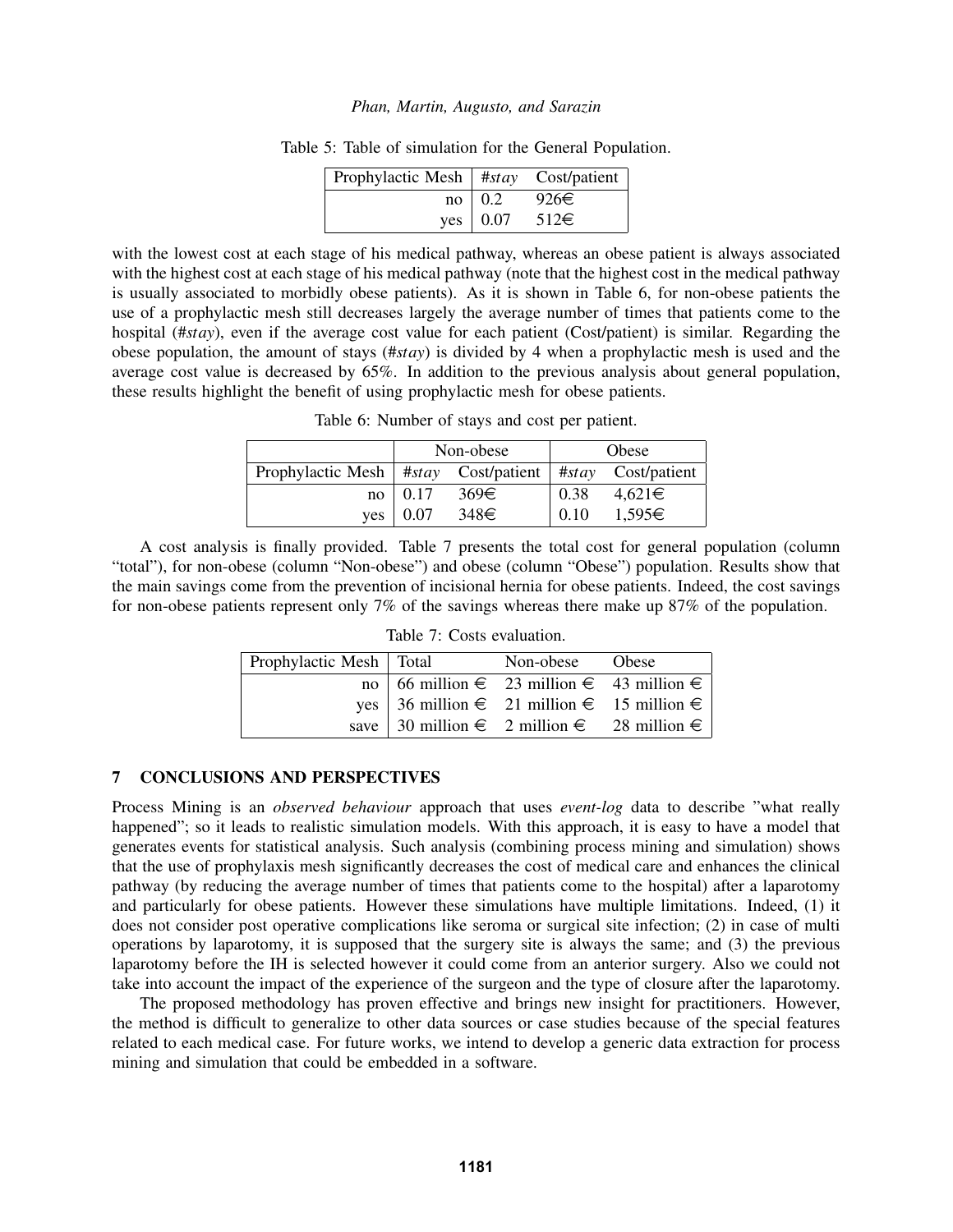### ACKNOWLEDGMENTS

Authors would like to thank Mrs. Linda Spinnler and Mr. Philippe Gravagna from the Medtronic group (Sofradim Production) who supported this study.

#### REFERENCES

<span id="page-10-0"></span>Aalst, W. M. P. 2011. *Process Mining: Discovery, Conformance and Enhancement of Business Processes*. Berlin: Springer-Verlag.

- <span id="page-10-15"></span>Alli, V. V., J. Zhang, and D. A. Telem. 2018. "Impact of Incisional Hernia Development Following Abdominal Operations on Total Healthcare Cost". *Surgical Endoscopy* 32(5):2381–2386.
- <span id="page-10-4"></span>Augusto, V., X. Xie, M. Prodel, B. Jouaneton, and L. Lamarsalle. 2016. "Evaluation of Discovered Clinical Pathways using Process Mining and Joint Agent-Based Discrete-Event Simulation". In *Proceedings of the 2016 Winter Simulation Conference*, edited by P. Frazier, T. M. Roeder, R. Szechtman, and E. Zhou, 2135–2146. Piscataway, New Jersey: Institute of Electrical and Electronics Engineers, Inc.
- <span id="page-10-9"></span>Baucom, R. B., J. Ousley, G. B. Beveridge, S. E. Phillips, R. A. Pierce, M. D. Holzman, K. W. Sharp, W. H. Nealon, and B. K. Poulose. 2016. "Cancer Survivorship: Defining the Incidence of Incisional Hernia After Resection for Intra-Abdominal Malignancy". *Annals of Surgical Oncology* 23(5):764–771.
- <span id="page-10-7"></span>Deerenberg, E. 2017. *Prevention and Treatment of Incisional Hernia: New Techniques and Materials*. Ph.D. thesis, Erasmus University Rotterdam, Rotterdam, Netherlands. [http://hdl.handle.net/1765/98646,](http://hdl.handle.net/1765/98646) accessed 20<sup>th</sup> August 2019.
- <span id="page-10-14"></span>Gillion, J.-F., D. Sanders, M. Miserez, and F. Muysoms. 2016. "The Economic Burden of Incisional Ventral Hernia Repair: A Multicentric Cost Analysis". *Hernia* 20(6):819–830.
- <span id="page-10-19"></span>Günther, C. W. 2009. Process Mining in Flexible Environments. Ph.D. thesis, Eindhoven University of Technology, Eindhoven, Netherlands. [http://www.processmining.org/blogs/pub2009/process](http://www.processmining.org/blogs/pub2009/process_mining_in_flexible_environments)\_mining\_in\_flexible\_environments, accessed 20<sup>th</sup> August 2019.
- <span id="page-10-6"></span>Günther, C. W., and W. M. P. van der Aalst. 2007. "Fuzzy Mining – Adaptive Process Simplification Based on Multi-perspective Metrics". In *Proceedings of Business Process Management*, edited by G. Alonso, P. Dadam, and M. Rosemann, 328–343. Berlin: Springer-Verlag.
- <span id="page-10-2"></span>Gurgen Erdogan, T., and A. Tarhan. 2018. "Systematic Mapping of Process Mining Studies in Healthcare". *IEEE Access* 6:1–1.
- <span id="page-10-11"></span>Helgstrand, F., J. Rosenberg, H. Kehlet, P. Strandfelt, and T. Bisgaard. 2012. "Reoperation Versus Clinical Recurrence Rate After Ventral Hernia Repair". *Annals of Surgery* 256(6):955–958.
- <span id="page-10-16"></span>Hernando, L. A. B., M. ngel Garca-Urea, J. Lpez-Moncls, S. G. Hernndez, lvaro Robn Valle de Lersundi, A. C. Cidoncha, D. M. Montes, C. C. Pavn, E. G. Gonzlez, and N. P. Garca. 2016. "Prophylactic Mesh can be used Safely in the Prevention of Incisional Hernia after Bilateral Subcostal Laparotomies". *Surgery* 160(5):1358 – 1366.
- <span id="page-10-12"></span>Kaafarani, H. M., D. Kaufman, D. Reda, and K. M. Itani. 2010. "Predictors of Surgical Site Infection in Laparoscopic and Open Ventral Incisional Herniorrhaphy". *Journal of Surgical Research* 163(2):229 – 234.
- <span id="page-10-10"></span>Lee, L., M. Abou-Khalil, S. Liberman, M. Boutros, G. M. Fried, and L. S. Feldman. 2017. "Incidence of Incisional Hernia in the Specimen Extraction Site for Laparoscopic Colorectal Surgery: Systematic Review and Meta-Analysis". *Surgical Endoscopy* 31(12):5083–5093.
- <span id="page-10-1"></span>Maita, A. R. C., L. C. Martins, C. R. L. Paz, L. Rafferty, P. C. K. Hung, S. M. Peres, and M. Fantinato. 2018. "A Systematic Mapping Study of Process Mining". *Enterprise Information Systems* 12(5):505–549.
- <span id="page-10-8"></span>Muysoms, F. E., S. A. Antoniou, K. Bury, G. Campanelli, J. Conze, D. Cuccurullo, A. C. de Beaux, E. B. Deerenberg, B. East, R. H. Fortelny, J.-F. Gillion, N. A. Henriksen, L. Israelsson, A. Jairam, A. Jänes, J. Jeekel, M. López-Cano, M. Miserez, S. Morales-Conde, D. L. Sanders, M. P. Simons, M. Śmietański, L. Venclauskas, and F. Berrevoet. 2015. "European Hernia Society Guidelines on the Closure of Abdominal Wall Incisions". *Hernia* 19(1):1–24.
- <span id="page-10-17"></span>Muysoms, F. E., O. Detry, T. Vierendeels, M. Huyghe, M. Miserez, M. Ruppert, T. Tollens, J.-O. Defraigne, and F. Berrevoet. 2016. "Prevention of Incisional Hernias by Prophylactic Mesh-augmented Reinforcement of Midline Laparotomies for Abdominal Aortic Aneurysm Treatment: A Randomized Controlled Trial". *Annals of Surgery* 263:638–645.
- <span id="page-10-18"></span>Muysoms, F. E., and U. A. Dietz. 2017. "Prophylactic Meshes in the Abdominal Wall". *Der Chirurg* 88(1):34–41.
- <span id="page-10-5"></span>Prodel, M., V. Augusto, B. Jouaneton, L. Lamarsalle, and X. Xie. 2018. "Optimal Process Mining for Large and Complex Event Logs". *IEEE Transactions on Automation Science and Engineering* 15(3):1309–1325.
- <span id="page-10-3"></span>Prodel, M., V. Augusto, X. Xie, B. Jouaneton, and L. Lamarsalle. 2015. "Discovery of Patient Pathways from a National Hospital Database using Process Mining and Integer Linear Programming". In *Proceedings of the 2015 International Conference on Automation Science and Engineering*, edited by Q. S. Jia, M. P. Fanti, D. Popa, and C. Seatzu, 1409–1414. Piscataway, New Jersey: Institute of Electrical and Electronics Engineers, Inc.
- <span id="page-10-13"></span>Sanchez, V. M., Y. E. Abi-Haidar, and K. M. Itani. 2011. "Mesh Infection in Ventral Incisional Hernia Repair: Incidence, Contributing Factors, and Treatment". *Surgical Infections* 12(3):205–210.